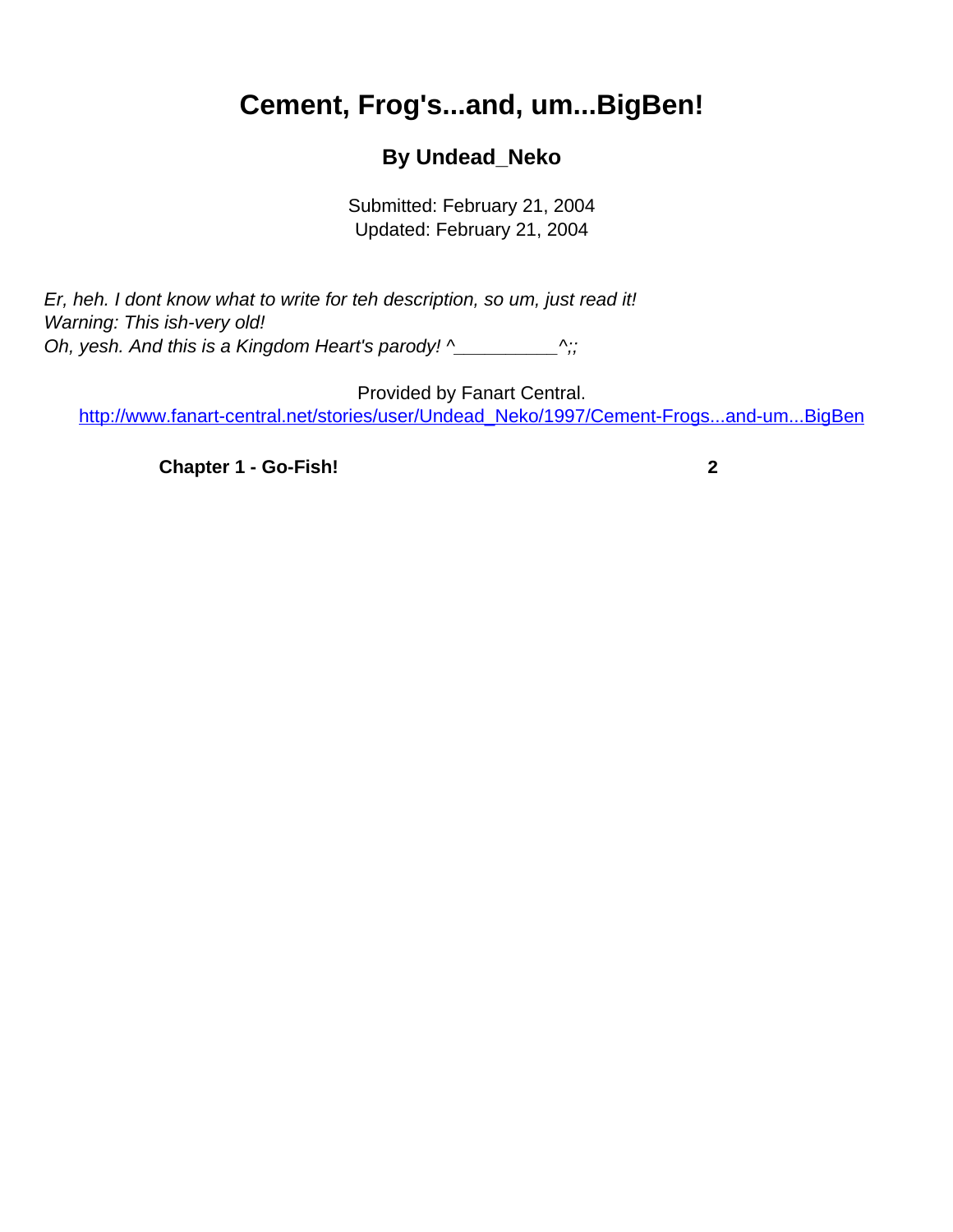## **1 - Go-Fish!**

<span id="page-1-0"></span>Kingdom Hearts Parody. ((Cement, frogs, and um.Big Ben!))

~~~~~~~~~~~~~~~~~~~~~~~~~~~~~~~~~~~~~~~~~~~~~~~~~~ Aerith: CLOUD! Cloud: Huh? What? \*turns around\* Aerith: You know when I came over last night and asked you if I could borrow some shampoo...Right?! Cloud: I guess so. What of it? Aerith: You gave me CEMENT!!! \*throws the bottle at Cloud\* Cloud: No, I guess you read it wrong. \*looks at the bottle\* It said Sierra Mint! \*snicker\* ((long story with theh. Um...Sierra Mint thingie...Iol  $\wedge$ ')) Aerith: Oh, No...Y-You IDIOT! Cloud: \*sniffs Aerith's hair\* But your hair smells so prettttty! Like.. gravel.\*cough\* \*fake smile\* Aerith: Just LOOK at my Hair! \*pokes hair and a chunk of it falls off\* AUGH! Y-You, big...YOU NO GOOD FAT- \*URK\* \*turns away\* Cloud: \*pokes the URK\* Ooohhh. Squisheh! Hey! I'm not big or fat! Aerith: Humph!

\*Somewhere on a giant island of doomnessnessness.((DUN DUN DUN!!!))\*

Riku: HA! YOUR GUNNA GET IT! Ansem: Never! I'm going to win! Riku: To bad! Go-fish! MUAHAHAHAHAHAHAHA! Ansem: Hey you cheated! Mickey: \*wearing a control collar\* Here is your drink. Here is your drink. Riku: \*Picks up his glass of Hawaiian punch and pours it all over Ansem\* Riku: IN YOUR FACE MAN! Ansem: \*doesn't notice\* Harhar! \*poke\* heh \*poke\* Isn't he funny with his big ears? Riku: Dude, I don't- \*Ansem screams loudly\* think you should do that.. \*sigh/shrug\* Ansem: EeEeEeEeH! He bit meh! It looks infected! NOOOO! I'm bleeding! GAH! My sexy black leather pants! My marshmellowy hair! \*rips out hair\* Wait! THIS is Hawaiian punch! \*sniff-sniff\* YOU! \*points at Riku\*

\*Somewhere back at Traverse town\*

Cloud: \*Running around screaming\* HELP! SHE IS A PSYCHO-MANIAC! EEP! Aerith: \*Is chasing Cloud, Dragging his big band-aided sword of doom! DUN DUN DUN!!!\* Come Er' Cloud! I have something to give you! \*Drops sword on her foot\* EEEEEP! MEH FOOT! Leon: \*Runs up\* What in the world is going on!? EEP! \*slash\* \*Aerith cuts off a strand of Leon's hair\* Aerith: Eh, eh..heh..heh.Sorry Leon..Heh. Leon: MEH BEAUTIFUL HAIR! Do you have any idea how long it took me to get this beautiful hair from, Afro to this?! \*points to hair\*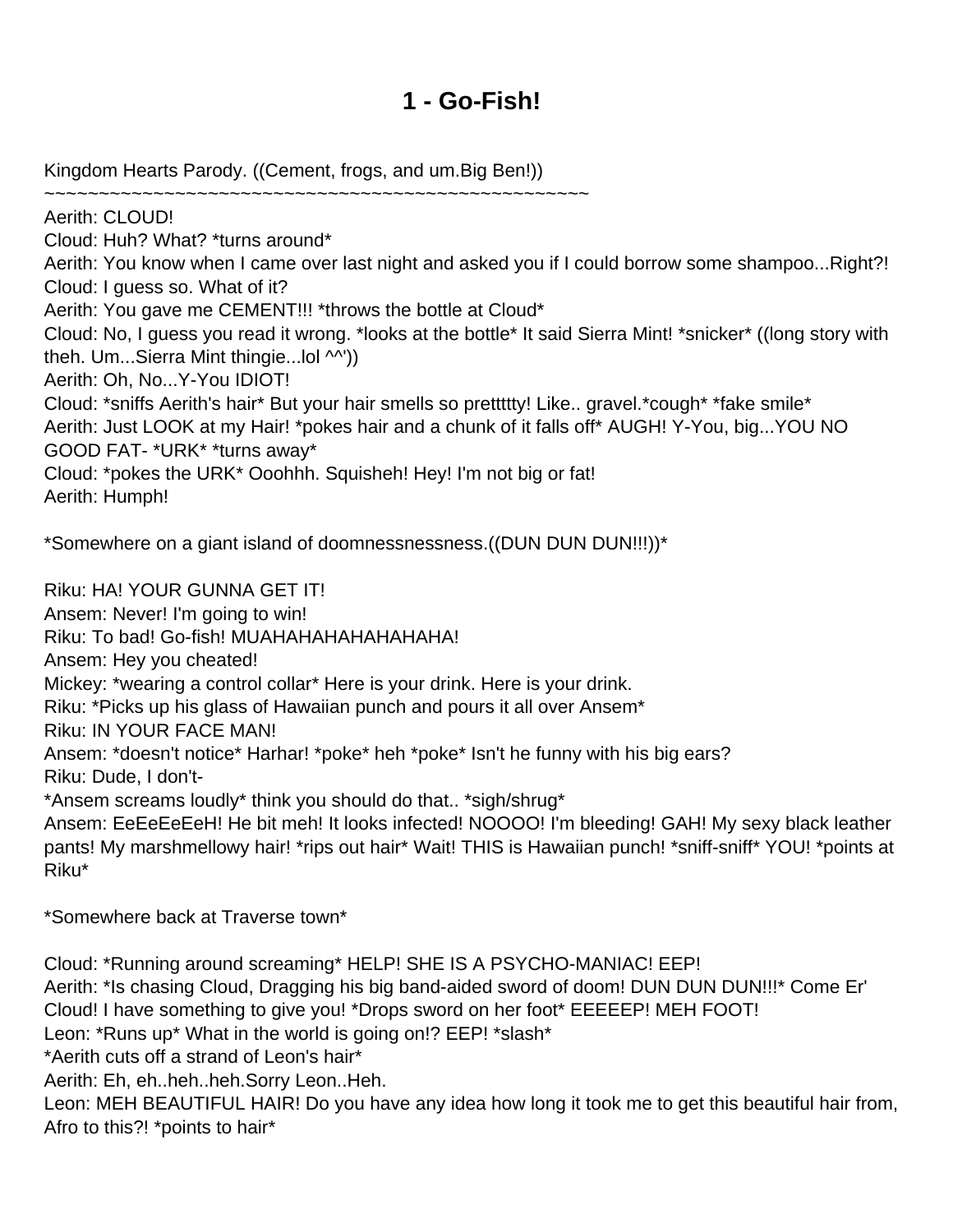Yuffie: \*Runs up\* \*pokes Leon in the eye\* Hey Leon you're foaming at the mouth! UGH! Holy crap! What happened to your beautiful hair?! Leon: \*Points at Aerith\* Yuffie: \*Stomps over to Aerith\* HEY! You hatin' on my man?! Aerith: I didn't do it! It...It was Sora! ^^' Yuffie: Hmmmm...\*Looks around\* Where is that girlie guy anyways?! Aerith/Cloud/Leon: \*Shrugs\* I dunno.. \*A box fly's out of no-where..labeled "Poland." When the box hits the ground, Sora fly's out\* Sora: Weeeeeeh! Yuffie/Aerith/Leon/Cloud: \*Teardrop\* Yuffie: You know? I'm not going to even bother...\*Teardrop\*\*Walks away\* Riku: \*Walks up\* Hi Sora. Sora: Hi Riku! Look at meh ring! \*Holds his hand out, there is a fake gold ring on his left ring finger. It has a pink Care Bear on it\* Riku: That's SOOOO prettyflull! \*giggles\*\*takes it, then runs away\* MINE! Sora: MY RING! WAAAAH! \*Chases Riku, and they all shrug again\* Riku: Neener Neener Neenah! \*Does the Mongolian Eye dropper thingie\* Sora: \*trips and does a flying flip over the nearest bench, landing on his face\* Meow.. Riku: \*turns around\* SORA! \*helps him up, and gives him his prettyful ring back\* \*sniff\* Sora: Yay! Meow..AUGH! MY HAIR! \*pulls a strand of hair out of his bangs\* WAAHHHH! \*sniff\* Riku: \*snicker\*\*snicker\* Hey, since when did you become a lookey freak? ((A lookey freak is someone who really cares about their hair and their face.lol my word!)) Sora: Since..\*10 minutes later\* uh...NOWS! ^^ Riku: \*teardrop\* Well.\*sigh\* \*goes crazy\* I have facials on. lemme' see, um...Wednesdays at 3:30 and Thursdays at 4:00! ^^ It makes my skin soft like, Toile' paper! Yay! Sora: \*silence/teardrop\* \*Guy in hooded robe appears\* Sora/Riku: \*Teardrop\* Guy in robe: You do not know what lies beyond the giant door of doom! ((Dun Dun Dun!!!))BOOO! Sora/Riku: AAAAAAAAHH! THE BOOGIE MAN! EEP! \*hug eachother\* Guy in robe: \*Ansem pops out\* Geez.You dude's are like, idious-maximus er' sumthing. \*laughs insanely\* MUAHHHAAAHAA! Sora/Riku: \*un-hug\* ((Sugary goodness! Riku is lucky he got to hug Sora! ^^)) Sora: Big words are confusthing meh.\*sniff\* Riku: \*stares\* Ansem: Whatever..\*shrugs\* Wanna' play a game? Sora: Blues clues! ^^ Yay! Riku: What's the Catch? Ansem: Nah..No catch. \*puts hands on face\* les' just play.. RED LIGHT,GREEN LIGHT! Now..Green

light!

Sora: \*Freezes\* Hwee! ((what a tard!))

Riku: \*Runs away\*

Ansem:\*Takes hands away\* Yay! Red light!

Sora: \*Starts running away\*

Ansem: Yay! I found you!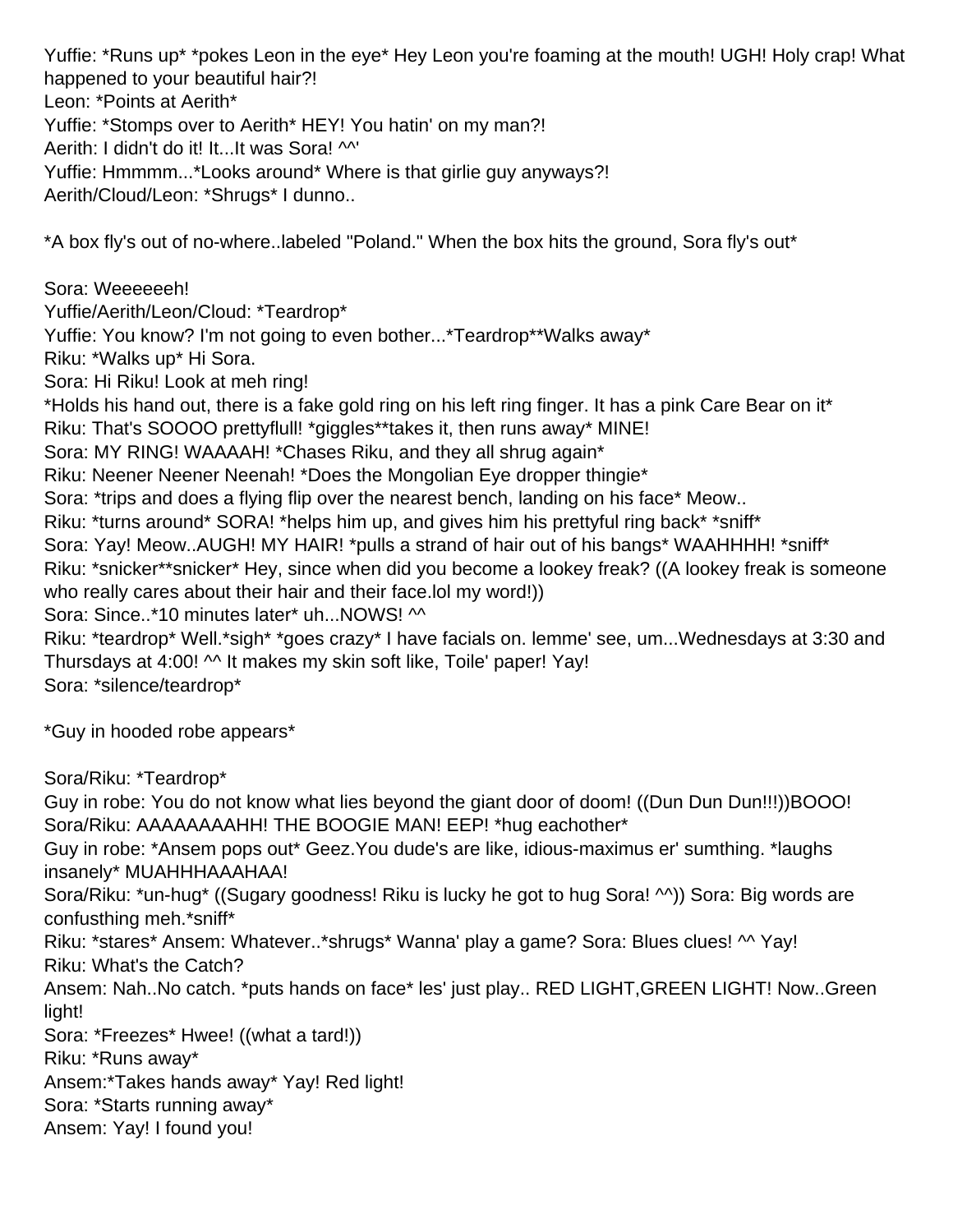Sora: \*sniff\* waaaah..Hey! you found me! You win a Paupou fruit!((er.I cant spell.)) Ansem: Really?! \*bats eyelashes\* really? I feel so special! Sora: \*does the loser sign, hitting Ansem on the forehead, causing pine needles to go up his nose, and he goes to sleep\* NO! My Paupou fruit! \*runs away\* Riku: \*See's Sora\* Hi Sora. Sora: \*Walks up, next to Riku\* hey Riku. Guess what? Riku: What? \*Said with a slight hint of Curiosity!  $\mathcal{M}$ ;;\* Sora: \*snicker\* Chicken butt!! ^^ ((How cute!)) Riku: \*giggle\* I'm hungry! Gimme' that! \*steals paupou fruit\* Sora: \*takes it back before Riku can take a bite out of it, and rips it in half, giving the other half to Riku\* SHARE! \*chomp\* Riku: Yay! \*chomp\* Sora: \*chomp\* Mmmm..Doughnuts. Riku: Doughnuts? Where?! \*chomp\*

\*Right then, Sue-ellen pops out of the powpou fruit\*

Riku: AAAAAAAHH! \*runs off screaming\* Sora: Sue-Ellen! Sue-ellen: Me love you! ^^ Sora: I love you too! \*hugs it\* Sue-ellen: \*disappears\* Bai! Sora: Mary-jay?! WAAAAH! \*throws have eaten paupou fruit in Leon's hair\* Leon/Squall: Y-You insolent fool! Sora: What?! You know where Sue-ellen is?! Yay! Leon: \*rubs temples\* MY HAIR! \*sniff\*

\*Everybody looks as Aerith is chasing Cloud around with a Frog in her hand\* ((DUN DUN DUN!!!))

Cloud: No please! I didn't mean it! Put it down! Put it down! Waaaa! \*runs around like an idiot\* Aerith: I beg ta' differ!!! Cloud: \*stops\* Differ? I have no such word in my vocab....hmmmm....Better add it. Beep..Beep. Aerith: \*teardrop\* What a moron.\*throws frog in Clouds hair\* Cloud: AAAAH! GET IT OUT!!! GET IT OUTTA MY HAIR! WAAA!!! \*cries\* Sora: \*Runs to Cloud\* I'm coming Cloud! WWWEEEEEH! Leon: Oh no you don't! \*Grabs Sora by the collar and stuffs him in a box labeled England\* Sora: Weeee! Leon: \*throws in a brochure\* And say Hi to Big Ben fer' meh!! Sora: Okay! YAY!

\*When Leon is trying to stuff Sora in the box it breaks\*

Leon: G..EEZ SORA! \*grunt\* What size shoe do you wear? Sora: Um...I dunno.\*Starts taking off shoes\* Leon: NEVEEEER!!!! \*Leon, in a panic throws Sora into a bigger box labeled England. He fits, but it is filled with fish\* Sora: Ummm.. Leon? ^^' Leon: And stay out!!! \*Kick's the box and it goes flying into the air, it lands in a river somewhere in